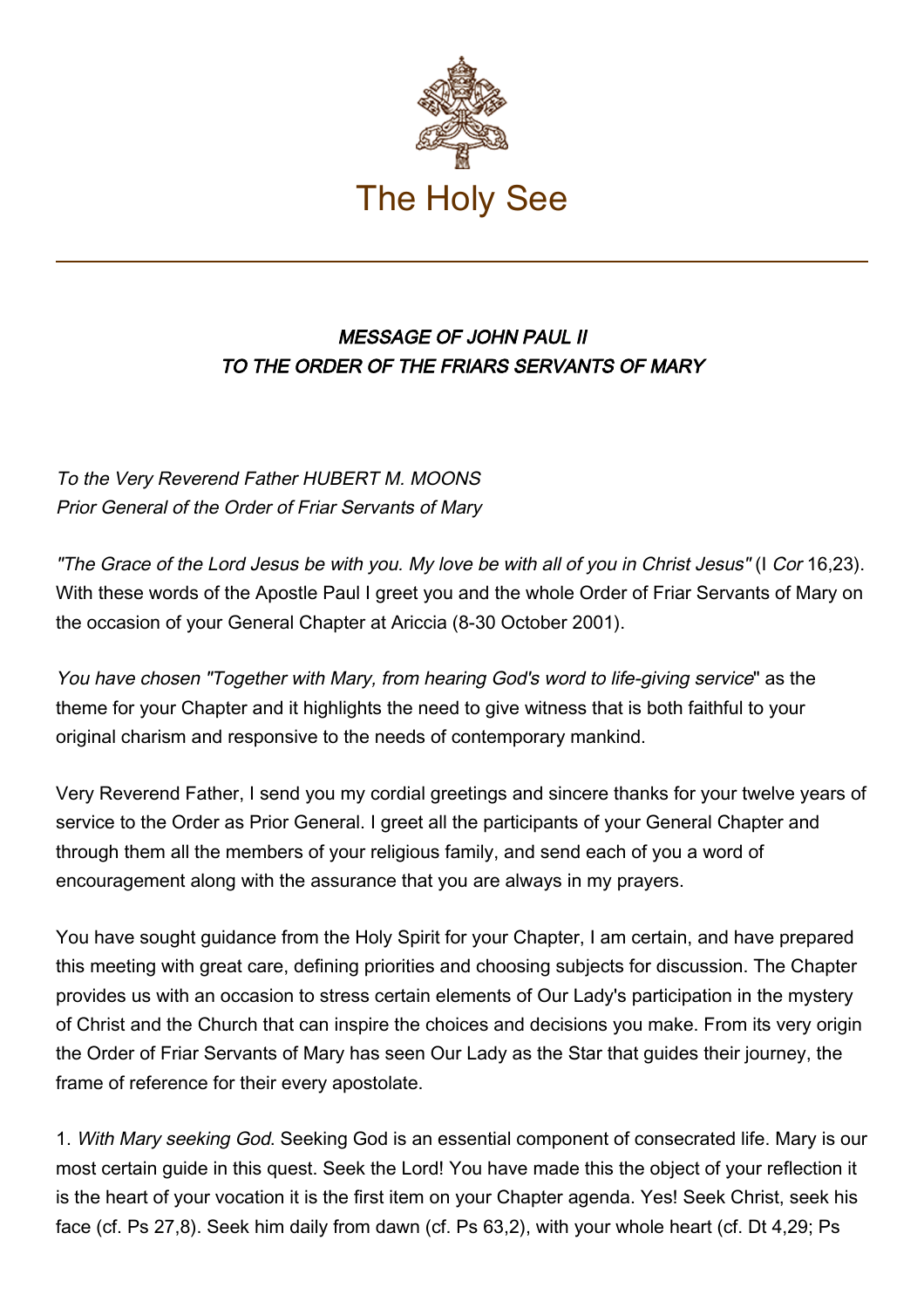119,2). Seek him with the tenacity of the Shulamite woman (cf. Sg 3,1-3), the wonder of the Apostle Andrew (cf. Jn 1,35-39) and the eagerness of Mary Magdalene (Jn 20, 1-18).

In the Ritual for the Celebration of a Chapter, you invoke the memory of the Seven Holy Founders as "Seekers after God". This is exactly what they were: they sought the Kingdom of God and his righteousness (Mt 6, 33), they sought the wisdom of the Gospel tirelessly. Following their example you too seek the Lord in the hour of your joy and in the time of your desolation. You imitate the anxious Mary seeking her twelve-year-old son in Jerusalem (Lk 2, 44-49); or the beginning of her son's public ministry, when Mary went looking for him (Mk 3,32) worried by the rumours concerning him (Mk 3,20-21).

To realize the need to seek God is something for which we should be grateful. In reality it is God who seeks us out he it is who has first loved us (I Jn 4, 10). Seeking God can be a source of consolation but it is also demanding: we must be prepared for renunciation and radical choices.

What does all this mean for you in your pres-ent situation? It implies renewed emphasis on contemplation, an intensification of personal prayer, a re-evaluation of the silence of the heart.

There is no opposition between contemplation and action, between prayer in one's cell and liturgical celebrations, between the necessary "flight from the world" and the need to stand with those who suffer all of these things are present in the traditions of your Order and in your Constitutions (cf. Const. OSM [1987] 16a, 31a-b. 116). Experience teaches us that fervent and effective apostolic action is the fruit of intense contemplation.

2. With Mary listening to the voice of God. Hearing the Saving Word is closely connected with the quest for God. Mary is an example and a guide on this journey. The Church emphasizes her unique relationship to the Word. Our Lady is the "Virgin who listens". With humility and wisdom she is eager and ready to take the Angel's message to heart. With her fiat she welcomes the Son of God; through her the Subsistent Word becomes incarnate for the salvation of the world.

Lectio Divina which you hold in great esteem is an especially appropriate method for listening to the Word. There is an explicit mention of this practice in the formula for solemn profession: you commit yourselves to a life of "listening to the Word of God" (Rituale della professione religiosa dei Frati Servi di S. Maria [Ritual of the religious profession of the Friars Servants of Mary], Second printed edition, 211, Rome, General Curia OSM, 1993, pp. 128-148). Mary listens and accepts the Word into her heart before it enters her virginal womb. In imitation of her fiat (cf. Lk 1,38), you too pronounce your total yes to the God who reveals himself (Rom 16,26). In the words of Holy Scripture God reveals the riches of his love; he unveils his plan of salvation and charges each of us with a specific mission in his kingdom.

Love for his Word will move you to re-think community prayer, to give special attention to your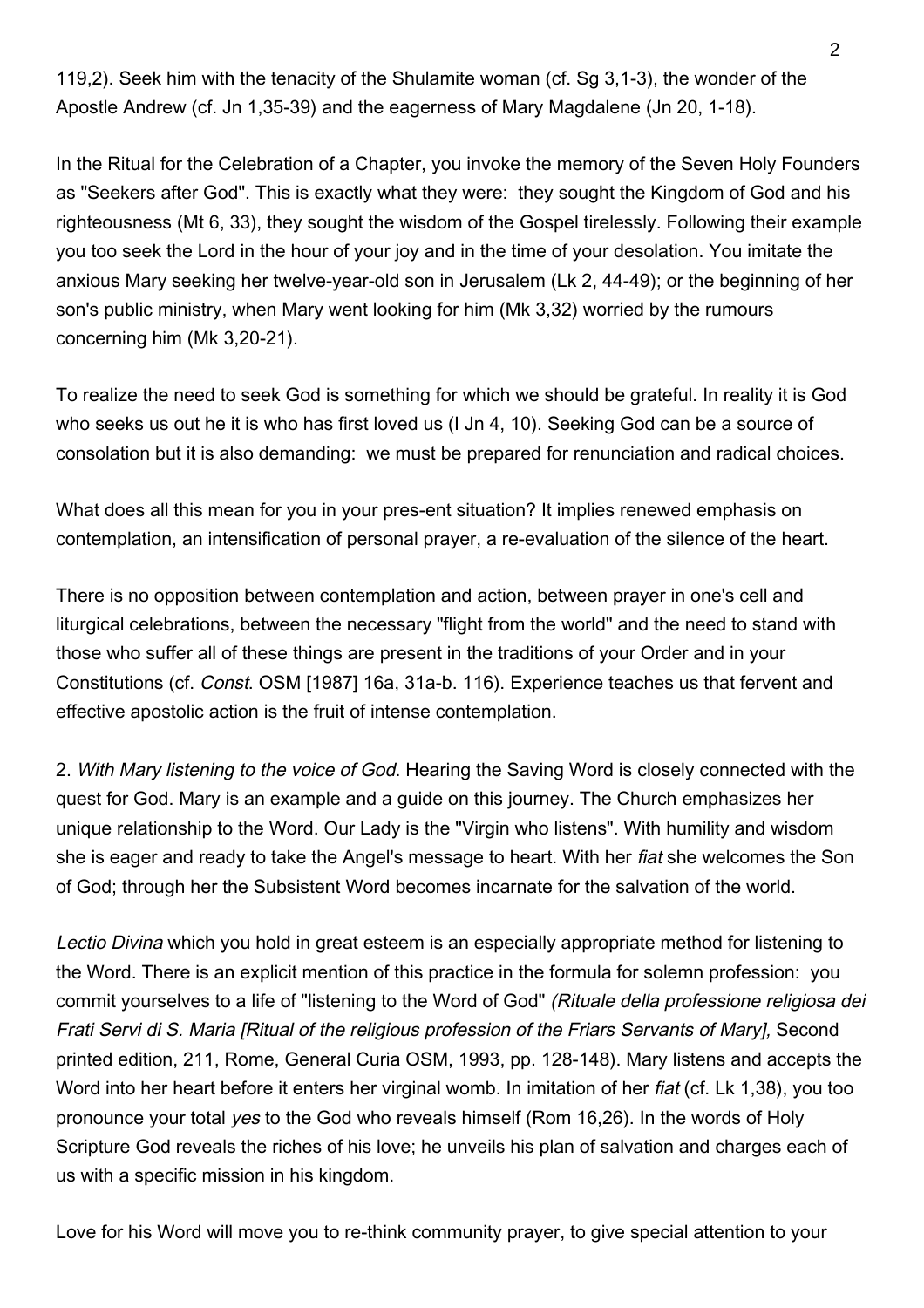liturgical life to make it a more heartfelt and shared experience. Let your community prayer be such that your personal prayer becomes a preparation for and extension of the liturgy you celebrate in common. In this way the words of the Apostle will become a reality in your Order: "May the Word of Christ dwell among you in abundance" (Col 3,16).

3. With Mary in a life of service. The second priority of the General Chapter is an examination of the various forms of your apostolic service. To serve the Church and mankind is an essential part of the charism of the Friar Servants of Mary. With eyes fixed on Our Lady the humble and eager handmaid of the Lord, each member of the Order is imbued with zeal, energy and a cheerful concern for his brothers. You are sensitive to human needs and appreciate the value of human relationships.

Your style is not primarily concerned with efficiency and technological progress rather you rely on the efficacy of God's grace (I Cor 3,6-7). You read the signs of the times and weigh the possibility of suspending certain activities to respond to new missionary needs in Asia, Africa and Eastern Europe. Stay true to the original inspiration of your religious family, founded to "bear witness to the human and evangelical values seen in Mary" (Const. OSM, 7). In the mendicant spirit of your Order learn to live with that sense of transience and insecurity found in the Gospel; be ready to go wherever there is need *(ibid., 3)*.

Among the many forms of service mentioned in the outline of your Chapter, there is "service to life". In a world where a culture of death predominates you are servants of life faithful to a God who "is not the God of the dead but of the living" (Mt 22,32). You are heralds of the Gospel of hope under the protection of Mary the "Mother of Life".

4. With Mary in promoting vocations. Finally the Chapter should consider vocation recruiting something of great interest and urgency. We must pray ceaselessly for vocations; they are a gift to the Order and to the Church. May the image of Our Lady at Pentecost guide your considerations. In the cenacle Mary is represented as *Orans* (praying). Together with the apostles she is calling down the Holy Spirit the source of every vocation. Mary is the Mother of the Church: in the cenacle the Virgin begins to exercise her motherhood toward the community of disciples, which her dying Son entrusted to her care on the cross.

Along with prayer (Lk 10,2), the consistent and faithful witness of all those who are called to radical evangelical discipleship produce vocations. Future generations look to you and are attracted to consecrated life not because it is "easy" but because it lives the Gospel without compromise.

The seventh of October 2001, marks the 750th anniversary of that "Act of Poverty" of the first community on Mount Senario. With that act of generosity your friars committed themselves to possessing nothing like the Master who "had no place to rest his head" (Lk 9,58). May the memory